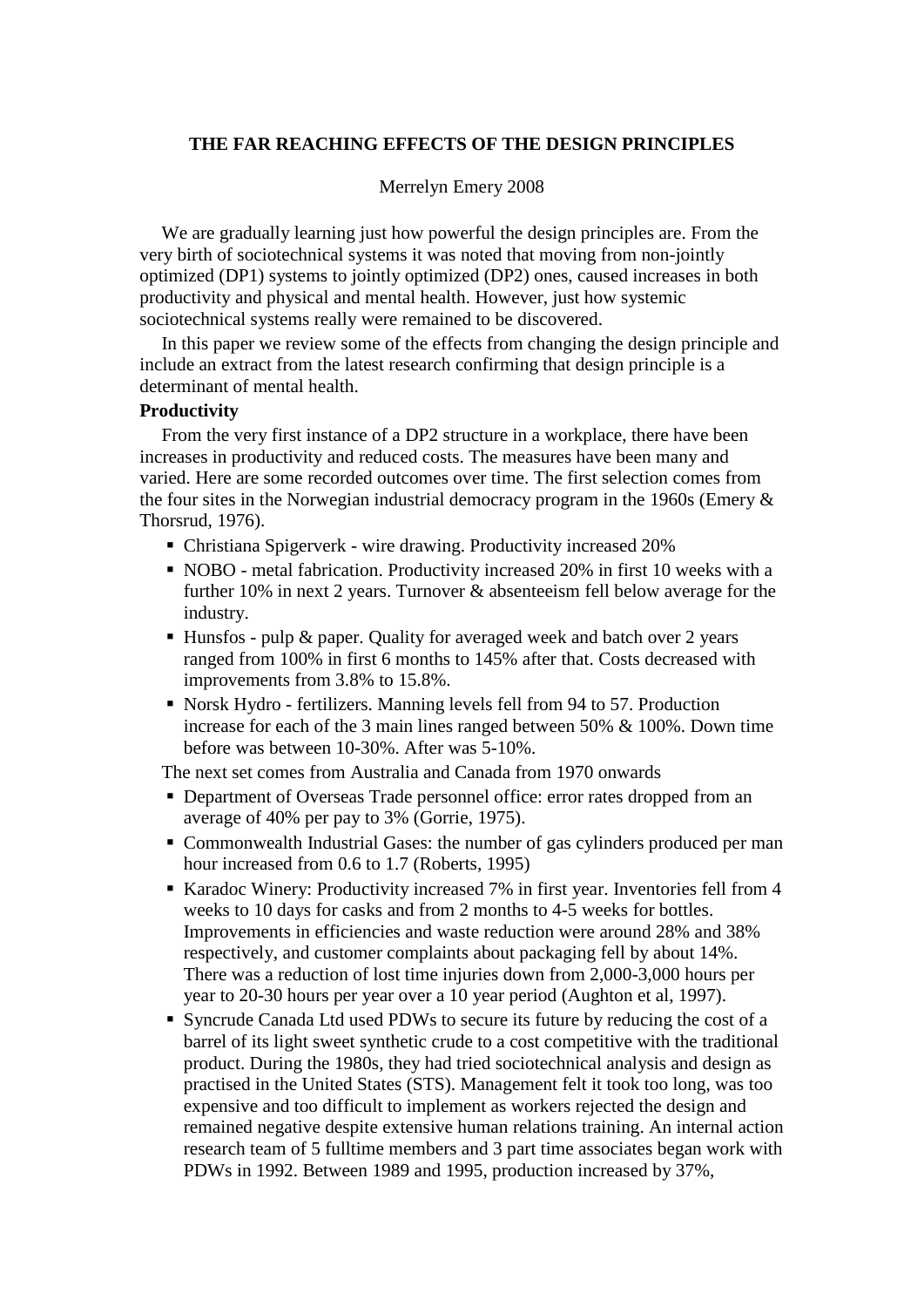productivity per person increased 76% and revenue increased 50%. At the same time, operating costs dropped 20% and the workforce of originally over 4000 dropped by 22% (Purser & Cabana, 1998, p. 272). There were no major technical changes during this period with only minimal sustaining capital injection. By 1997 productivity and revenue had increased even more while costs and workforce had further reduced convincing owners and new investors to commit over \$2.5billion in new capital (de Guerre, 2000, p. 657).

■ More recently, J Robins & Sons a 100-year old fashion shoe manufacturer, changed its design principle from DP1 to DP2 using PDWs. Over 5 years, total stock has reduced by 50% resulting in increased investment in new technology, lead time has reduced from 15 days to 2 hours, customer returns have reduced by 45%, downtime has reduced by 65% and pairs produced per person has increased by 30%. While they have faced challenges over the 5 years, they are the sole remaining large footwear manufacturer left in Australia. They compete with India and China and have not shifted jobs offshore. Absenteeism has dropped from 4 to 1.5% (Aughton & Butt, 2007).

They are only examples of many organizations that have recorded profound positive changes after moving from DP1 to DP2. However, many of these organizations report their success only informally if at all.

*Beware*: There is no known case of a *decrease* in productivity after an organization has explicitly changed from DP1 to DP2. However, many claim to be doing sociotechnical systems or introducing self management but in reality are doing no such thing. Unfortunately, many of those practising STS have forgotten what a jointly optimized sociotechnical system actually is and simply use the name and/or old methods that ignore the design principles (see paper on the difference between STS and PD and Part III on laissez-faire).

### **Communication Problems, Group Dynamics, Error Rates and Personality Conflicts**

Communication problems are endemic in DP1 structures. They are accompanied by a widespread belief that communication is a primary property of behaviour and therefore, problems indicate something is wrong with the people. Therefore, the most common way of attempting to deal with these problems involves giving people additional communication skills. This belief fuels a huge training industry.

The belief is wrong - communication is not a primary human property but a secondary one. 'It is and has always been a necessary condition for people to act socially. Not, however, a *sufficient* condition. Many situations can be observed where communication channels exist but are not used. In many situations communication can reduce social activity' (Emery & Emery, 1976, 147).

Both quantity and quality of communication are significantly influenced by the organizational structure. An increase in skills does not translate into improved communication unless the person is motivated to use the skills. In DP1 structures people are less likely to enjoy optimal or satisfactory levels of the six criteria and correspondingly, they will be less likely to be motivated to employ the communication skills they hold which are readily displayed in other settings.

We need to consider communication as a purposeful behaviour within the whole organization environment unit where the behaviour reflects the state of that wholistic unit. Because all experiences and behaviour are coloured, if not motivated by emotion or affect (Thatcher & John, 1977, 113; Tomkins, 1962) the quality and quantity of communication are revealing.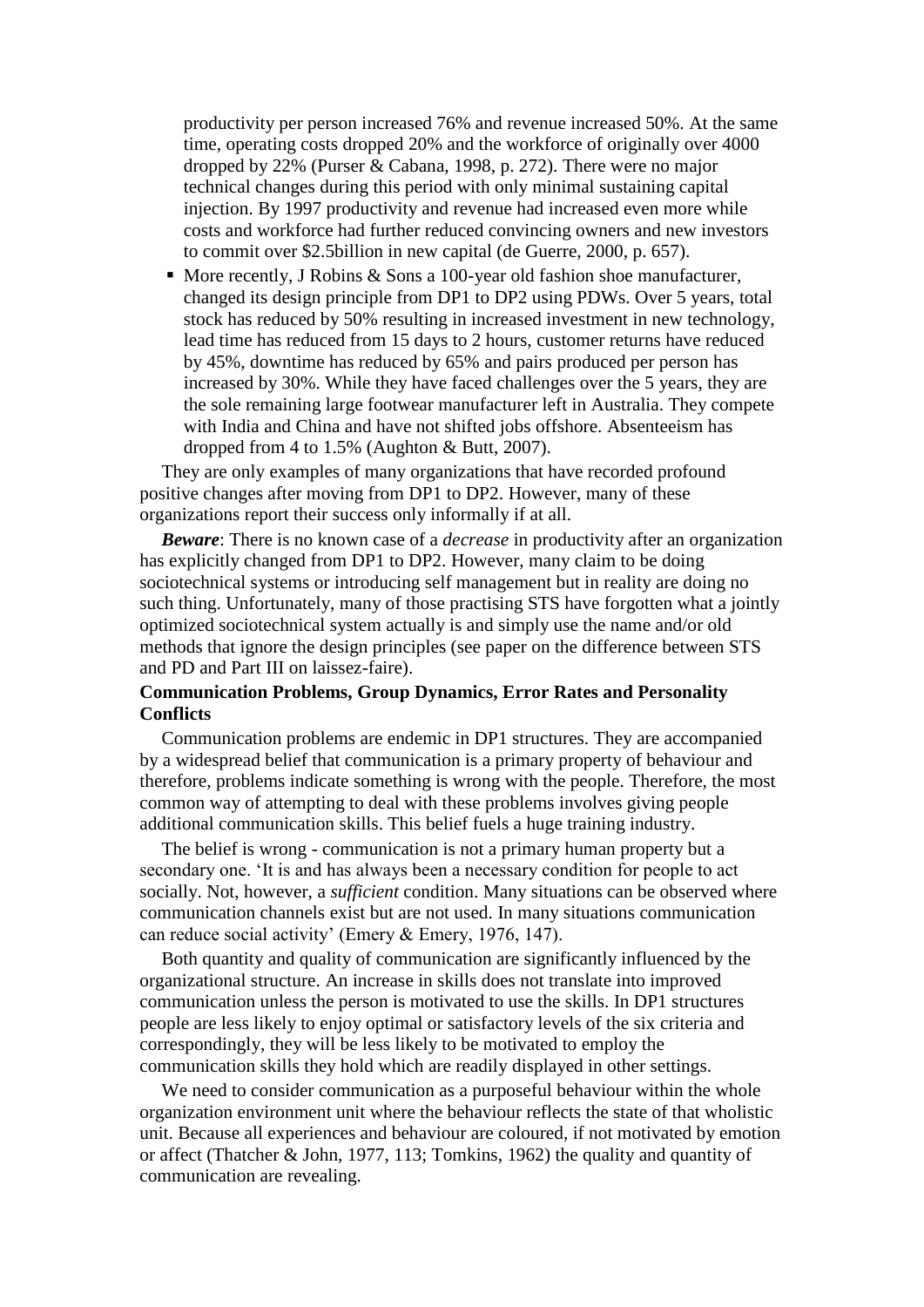Strategy & Policy Level .



### **Figure 1. Structures of a Small Organization under the Two Genotypical Design Principles.**

Looking first at the influence of design principle on quantity of communication, consider Figure 1 A and B. A and B are charts of the same organization. All that has changed is the genotypical design principle, yielding in A, a typical 4 level DP1 structure. B shows the structure based on self managing groups after the principle has been legally changed from DP1 to DP2. In fact, if this organization were to really redesign itself, it would quickly be found that a group of six people is far too many in such a small self managing organization. There simply wouldn't be enough productive work to keep them occupied and in DP2 structures everybody does productive work and nothing but productive work.

Table 1 documents the differences in quantity of communication in the two structures.

| <b>Table 1. Communication Channels and Task Mediated Relations</b>     |           |                |  |
|------------------------------------------------------------------------|-----------|----------------|--|
| Steps removed from policy maker                                        | No in DP1 | $No.$ in $DP2$ |  |
| 1 step                                                                 |           |                |  |
| 2 steps                                                                |           |                |  |
| 3 steps                                                                |           |                |  |
| Total of communication channels                                        | 28        |                |  |
| Task mediated relations between peers, maximum. This is calculated for | 0         | 136            |  |
| within groups. We could add 1 under DP2 for between peer groups.       |           |                |  |
| Paper generating function*                                             | 59        |                |  |

\* These diagrams and table are adapted from Emery & Emery (1976, p166-171) where we stated that this was an estimate of the paper generating function based on previous experience that it increased by the square of the distance from the bottom level. We multiplied number of steps by steps removed from the top.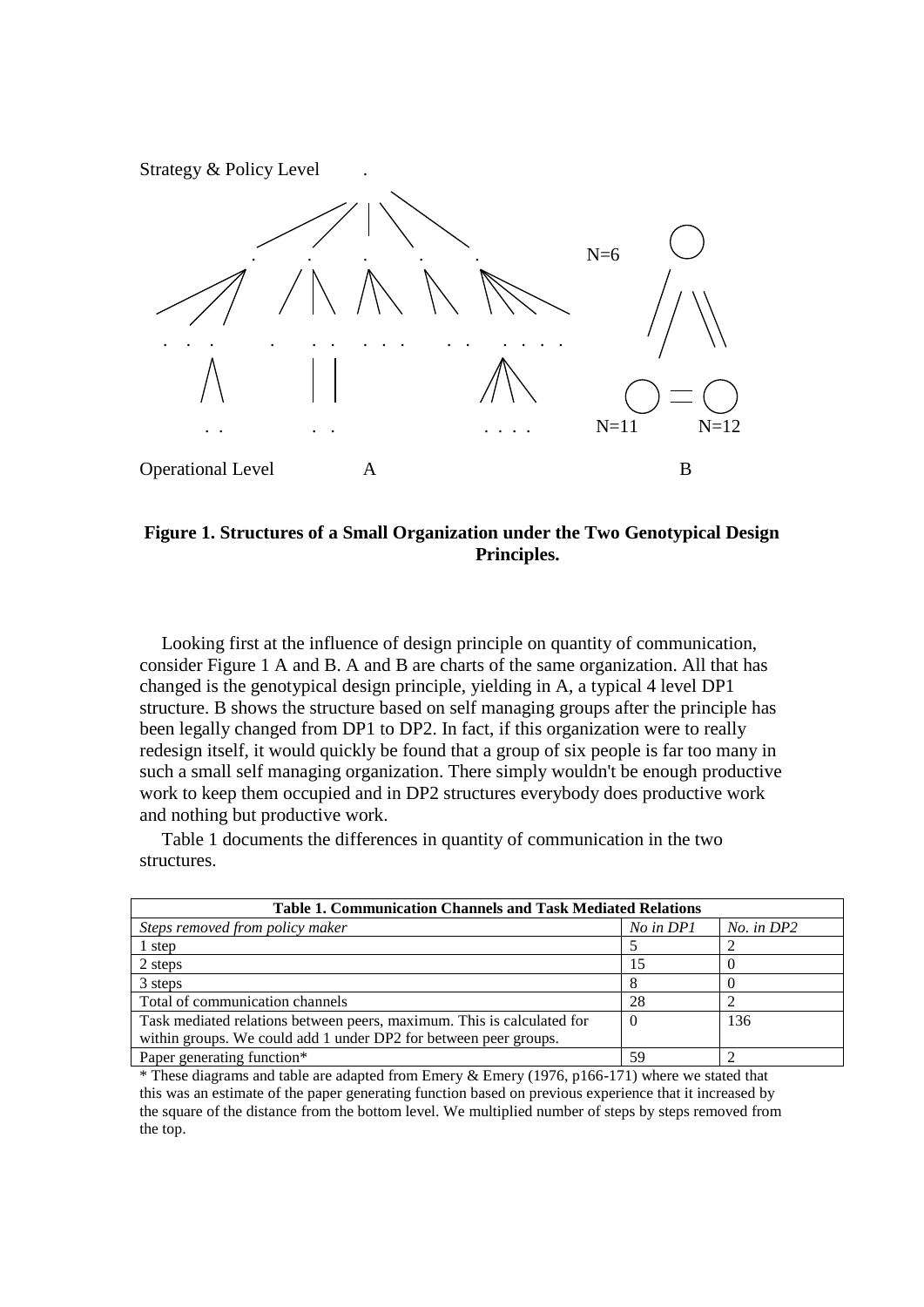Even for this small organization, the quantity of communication is vastly different. So too is the quality of communication as all relations are negotiations between peers (indicated by double lines in B), far from the asymmetrical relations between superior and subordinate found in DP1.

Within DP1 structures with their relations of personal dominance, communication has three characteristic features, asymmetry, egocentrism and 'them and us'. Asymmetrical relations lack the reciprocity of sender and receiver that can be observed in a discussion between equals. There can be a total absence of discussion and a predominance of orders or instructions. Orders require reactions or responses, not conversation or negotiation. Asymmetry is a characteristic of the 'communication' between an operator and a machine and that it is reflected in person to person communication should come as no surprise. The principle is 'redundancy of parts'; the world hypothesis from which it derives is mechanism. The replaceable parts often refer to themselves as 'cogs in the machine'.

Egocentrism is expressed in statements such as 'I want this by Friday' and 'It should be done this way'. Use of 'I' versus 'we' was one of the most distinctive language differences between autocratic and democratic organizations (Lippitt & White, 1943). In DP1 structures whole tasks are split into one person pieces with individual responsibility attached. The interests of individuals are, therefore, best served by looking out for themselves. They are not concerned to communicate information that could be of benefit to others, either laterally or up and down. Similarly, unless a received communication is of benefit, there is little concern to attend to it, let alone remember it. When we analyze a DP1 structure we see that it is essentially competitive with all the dynamics that are associated with competition. This is illustrated by the simplest example of promotion which in DP1 structures is usually up the hierarchy. Those below the vacancy must compete for that position. Communication patterns including remembering and forgetting reflect the competitive dynamics.

The competitive nature of the DP1 structure also explains the adversarial nature of communications within it. Each step in the communication chain represents a difference in status and therefore, a difference in the interest of the parties towards the effects of the communication. Superiors want the truth if they know they can do something about it. If not, they would prefer not to know or they may request a report because simply requesting it makes them look good and responsible. Unfortunately, superiors frequently believe they do know what is going on in their organizations but have been suffering from distorted information or a severe lack of information. Failing to inform is a powerful way of waging organizational war vertically as well as horizontally. Inferiors may distort communications to make themselves look good or blameless, and make competitors look bad. *'A status gap between communicants is always a potential barrier to communication. It constitutes an inherently unstable medium: always ready to amplify or attenuate messages in ways that have nothing to do with a truthful correspondence of source events and message'* (Emery & Emery, 1976, 152).

These three characteristics illustrate the dilemmas involved in putting people into a structure which by its nature denies their purposefulness. They get their revenge by exercising their purposefulness in exactly the way the structure, but not the management, demands. As it is inherently competitive, so they compete. But the ends they serve bear no relation to the organization's goals. Because the organization is not adaptive to the nature of the people within it, the communications serve their own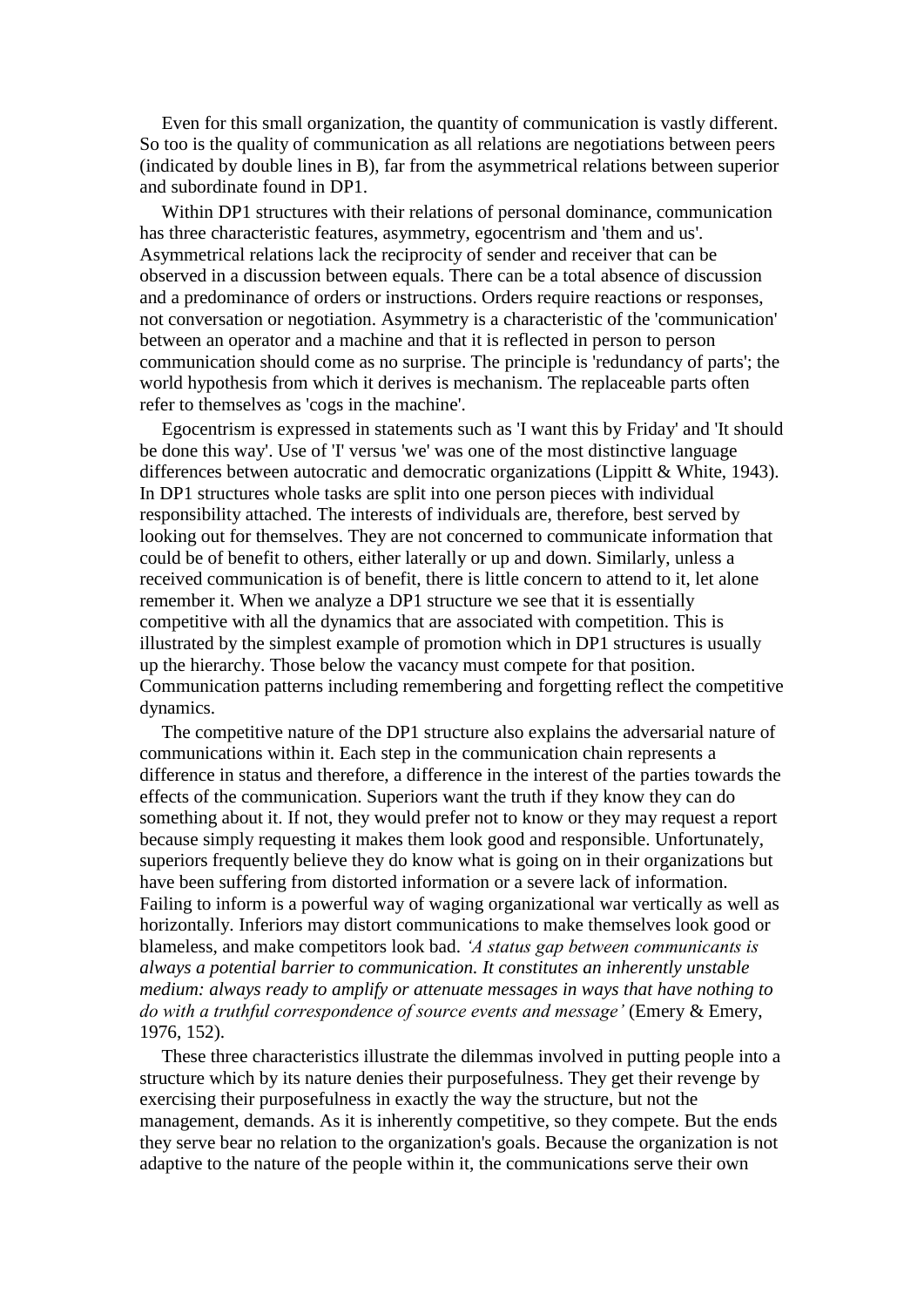adaptive needs. This may lose them a job in the long term if the organization fails. (This is not a speculative statement. Some of us know organizations that failed because of constant deliberate sabotage.)

These effects also operate at the level of the group. Bion (1952; 1961) discovered that groups can make a set of three basic assumptions (*bas*) about their leadership. The bas are a totally different mode of operation from the 'creative working mode' which Bion referred to as W for task oriented work. Calling them dependency, fight/flight and pairing, Bion saw these bas as modes which preserve the life of the group. (For a discussion of the bifurcated form of pairing, see Emery M., 1999, 127- 132). After nearly thirty years of work with the bas we now know that they are structure specific. They appear only when DP1 is operating. As implied by the statement above about the leadership of the group, Bion's patients knew that he was the boss. While Dr. Bion remained in charge, his chances of creating a 'leaderless group' were low. In contrast, when people begin work in a DP2 structure, they immediately go into the creative working mode and stay there. There is no leader to fight or become dependent on.

The *bas* create even more problems for team builders and communication skills developers. They also help explain the frequent lack of transfer effects from the training situation to the organization. Usually the trainers attempting to improve communications or team work find themselves in the same structural position as Bion. Their trainees are vulnerable to the bas. Many trainers believe that every group must go through the stages of 'forming, storming, norming, performing' (Tuckman, 1965). Some will deliberately engineer these phenomena to speed up to the performance stage. But for many employees, this is the stuff of everyday life. They are also experts in it and if they don't feel like performing, they won't. Our experience shows that it is possible to go straight into performing (Emery M., 1999, 132-3). The *bas* are far easier to prevent than to cure, by designing methods in which participants plan, work and learn in DP2 structures.

If the trainees adopt either of the most common bas, dependency or fight/flight, there will be little learning. 'Least learning occurs in dependency, more in fight/flight and more again in pairing' (Emery M., 1999, 117, 134) but less than in the creative working mode. Add this to the motivational deficit, particularly when it is realized that they are being sent to fix up their problems, and then wonder why they have poor 'listening skills'. *'Poor listening skills'* is yet another mythical deficit promulgated by those who see all behaviour arising from an individual alone, one taken out of context. Exactly the same people show no deficit in listening skills when they are enjoying a spirited discussion at the pub or are working together for their local voluntary organization. Listening is also subject to motivation and refraction.

In a structure which denies purposefulness and reduces motivation, it is not surprising that it also increases *error rates*. DP1 structures are inherently erroramplifying. Error rates are intimately related to communication failures and reflect the same sort of system failure. Errors seep in from the environment and are then subject to the distortion of the three characteristics above. Using Stafford Beer's (1972) formulae for error amplification and attenuation Emery (1977, 91-99) showed how the flow upwards of information from one level to the next dramatically changes between DP1 and DP2 structures.

| Table 2. Error Amplification and Attenuation by Design Principle |                        |  |
|------------------------------------------------------------------|------------------------|--|
| DP1, error amplification                                         | DP2, error attenuation |  |
| $T = (1 - F)^n$                                                  | $T = (1 - F^n)$        |  |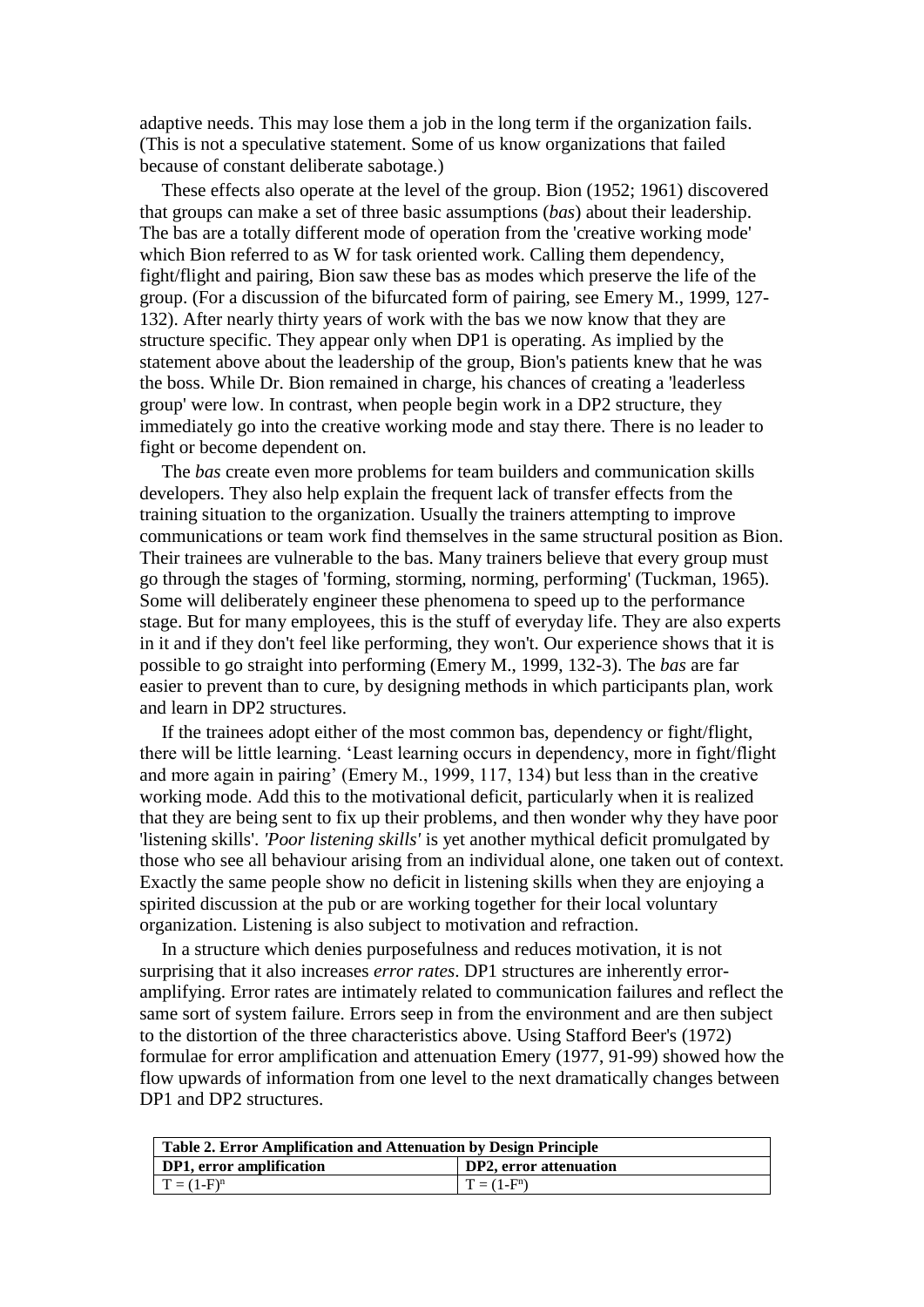| $\sim$<br>m<br>כור<br>$\overline{\phantom{0}}$<br>- -<br>$\overline{\phantom{0}}$<br>$\overline{\phantom{a}}$<br>$-$<br>v.∠<br>1.V<br>. | .9997<br>$(0.25) - 1$<br>$\mathbf{r}$<br>$U \cdot \mathcal{L}$<br>1 T . A |
|-----------------------------------------------------------------------------------------------------------------------------------------|---------------------------------------------------------------------------|
|-----------------------------------------------------------------------------------------------------------------------------------------|---------------------------------------------------------------------------|

In both cases in Table 2, a manager has five people reporting to him or her, people who are truthful (T) or make sound judgements eight times out of ten. In the DP1 structure there would be, on average, only one in three occasions that the manager could say that this must be sound advice because they are unanimous. Managers, therefore, seek independent judgements to avoid collusion but the arithmetic shows that the more managers achieve control of subordinates, the deeper they move into error.

In the DP2 structure there would be only about three times in ten thousand that they will unanimously give wrong advice. While the assumed degree of fallibility (F) is the same in both structures, it will vary in nature. The characteristic features of communication found in DP1 structures are not found in DP2 because people have shared responsibility for coordination and control. They are also responsible for their agreed measurable outcomes that they know are aligned with the strategic goals of the organization. The symmetrical dependence of DP2 ensures cooperation rather than competition with the effect that it is in everybody's interests to provide accurate and timely feedback on mistakes. As the whole group has been involved in setting the group goals and individuals negotiate pieces of work to provide personal challenges, both the conditions for continuous learning are in place (Emery & Emery, 1974). Therefore, when errors enter a DP2 structure they become the source of learning rather than defensive posturing.

When error rates are judged unacceptably high in DP1 structures, the diagnosis is frequently inadequate training and the solution is further training. Often this training is provided on a blanket basis. While further training may indeed be required, it will not reliably reduce error rates in the long term. That requires attention to the underlying causes. By contrast, in DP2, an individual who has made a mistake will request advice or training and therefore, the training is targeted and immediately effective.

The class of problem called '*personality conflicts'* arises from exactly the same principles and dynamics as communication problems and error rates. As errors are amplified when they enter a DP1 structure so are personality differences. Asymmetry, egocentrism and the 'them and us' syndrome together with the prevalence of dependency and fight/flight contribute to the hot house atmosphere where even small personality differences are accentuated. Far from being a cool, impersonal task oriented setting, bureaucratic structures are often wracked by waves of intense emotion played out as office politics, clique formation and maintenance, and buck passing. In such settings, any small quirk of personality is quickly amplified and if the predominant basic assumption is fight/flight will fuel a 'personality conflict'. When the same people work together in a DP2 structure, their differences become attenuated and the 'personality conflicts' mysteriously fade away.

All of these common organization problems are not caused by defective people as is commonly believed. That belief is a product of the schools of thought revolving around the primacy of human self action and interaction and these in turn result from a closed systems approach. Known as the Human Relations School, this ideology has become dominant particularly in North America. Its emphasis on the individual and its neglect of contextual factors such as organizational structure have held back progress and cost enterprises dearly.

**Health and Mental Health**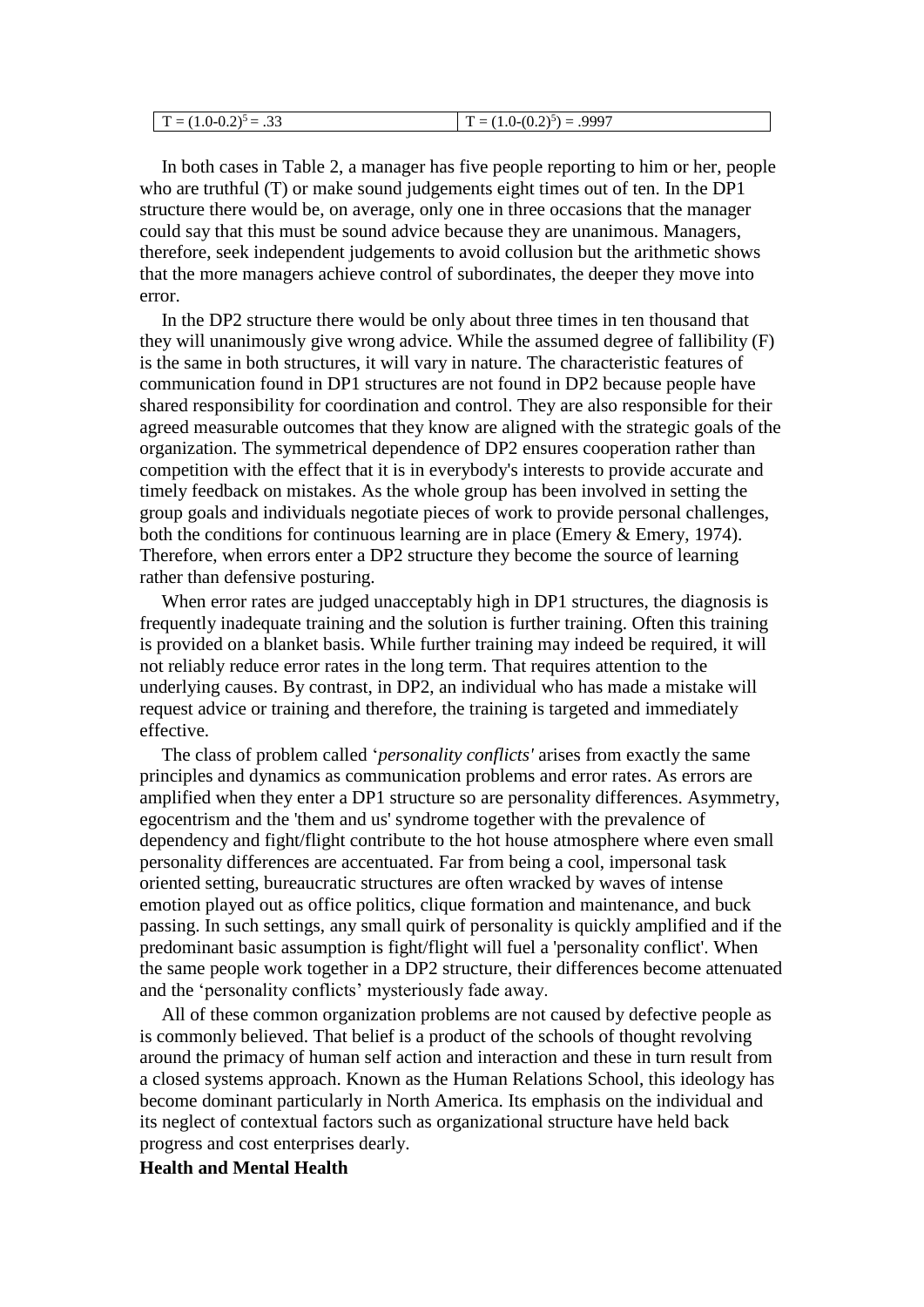The following is extracted from de Guerre et al, 2007.

Mental illness was defined as an epidemic by the UN in 1992 (WHO, 1996) and WHO now (2008) projects that by 2020, depression will reach 2nd place of the ranking of DALYs (disability adjusted life years) calculated for all ages and both sexes. It is already the 2nd cause of DALYs in the age category 15-44 years for both sexes combined and the leading cause of disability as measured by years lived with disability.

The nature of work and workplaces is implicated in this epidemic incidence. Workers today face additional pressures arising from increasingly global markets with increased pressure to do more with less, loss of loyalty between employers and employees with associated job insecurity (Payne, 2000). Work hours and competition between workers have increased while personal control over work has decreased.

Costs are huge. Estimates of billions in both Canada and Australia from absenteeism, 'presenteeism' (at work but with minimal productivity) and lost productivity from other many diverse sources can be found in de Guerre et al, 2007. Additionally in Australia, psychological and illness claims increased 44% from 1993- 2003 at a cost of nearly \$80 million per year. This increase has been accompanied by a corresponding growth in the number of people taking their grievances to the courts (CPD News, 2003).

Some employees respond to increased pressures by becoming mentally ill but more frequently, they simply 'turn off', a common defence mechanism in hostile environments. The literature contains a plethora of survey results showing low engagement. Typical figures are engaged (30%), not engaged (54%) and actively disengaged (16%). A high proportion of employees are switched off, leadership has failed and things are getting worse (Lundgaard, 2007).

While many employers remain unconvinced that workplace pressures lead to a variety of physical and mental health problems, despite 80 years of confirmatory research (Borger, 2002), they have been put on notice by new legislation designed to better cover what is now known of the processes that lead to psychological injuries at work (WorkCover Queensland, 2003; Elumina, 2004; Minister for Workcover, 2004; pwclegal.com, 2007).

The Australian Prudential Regulation Authority has also now widened its focus to ensure openness and accountability throughout the organization. Taking a 'whole of business approach', all directors and managers are now "required to take *personal responsibility* that the institution is in compliance" with all relevant legislative and financial obligations (Byres, 2005, emphasis added). Ignoring or not addressing mental health problems in the workplace not only puts employees at risk of psychological injury; managers and directors are also clearly exposed to legal action. Australia has had some highly publicized law suits (Masanauskas, 2007; LaMontagne, 2007b).

#### *Design and Methodology of Current Study*

Several years ago, we began work on a comprehensive instrument to measure the effects of the design principles on health and organizational performance. Data from the first two organizations surveyed showed that as we expected, DP2, not DP1, leads through various enabling conditions to motivation, productivity and low number of sick days (Emery & Aughton, 2006). Accelerating worries in the community about mental health and productivity led us to modify the existing instrument to include measurements of mental health and its hypothesized determinants.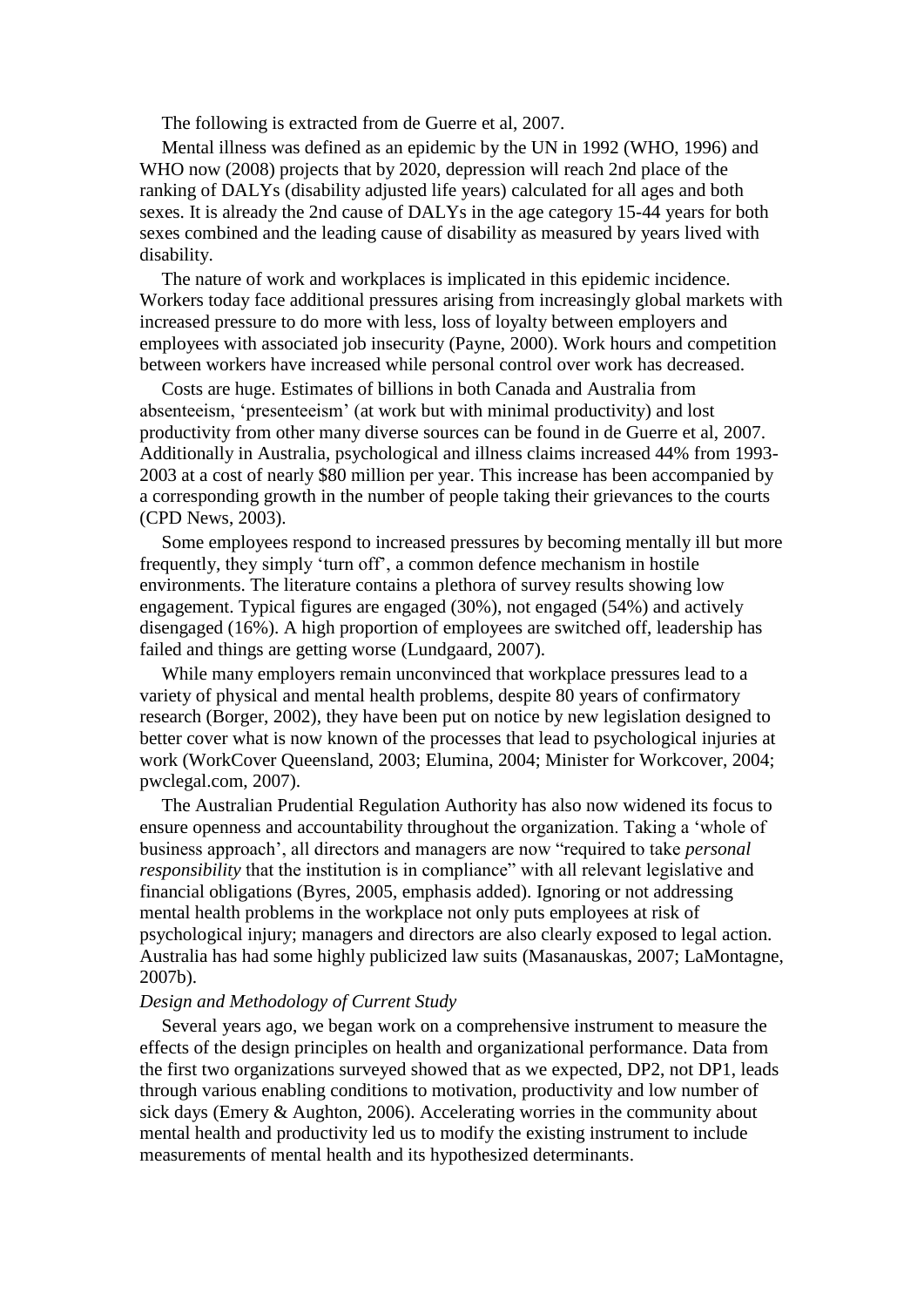This study uses the full sociotechnical model, measures the known effects of the design principles, the 6 criteria and all major dimensions of organizational life. Details can be found in de Guerre et al, 2007. It is a 'before and after' design using the intervention that was specifically designed to create jointly optimized sociotechnical systems by changing the genotypical design principle, the PDW. The *major hypothesis* to be tested, therefore, is that individuals will record better mental health after the intervention than before. As the enterprise bargaining agreement covering the legal DP2 structure and its associated pay for skill system has now been negotiated, it is expected that the follow-up instrument will be administered in February 2008, providing a rigorous statistical test of changes in mental health as well as other organizational behaviours and performance.

Org3, part of a multinational with 68 employees in outback Australia, manufactures mining industry components. Management had tried a variety of methods to improve productivity and lower costs in order to get to the desired cost per unit produced. Extensive effort had been expended on streamlining the technical system and while there were marginal improvements, nothing got the operation close to the unit cost goal.

There had also been experiments with the social system and at the time of the first measurement, there was a mixture of sections with supervisors, with 'team leaders' and one section which consisted of a self managing group, all operating informally within a legal DP1 structure. Employees, particularly those with team leaders, were confused about where responsibility really lay.

The questionnaires were administered to shifts in a group setting. There were no problems with understanding and almost no missing data. We have a total sample of the organization.

The PDWs were single day events for management and operations personnel (production, maintenance and distribution by day, afternoon and night shifts) starting in August, 2006. An integration workshop was held on 19-20 December. The third part of the PDW consisting of agreed and negotiated goals, training requirements and other requirements was finalized on 15-17 January. This workshop also finalized the program for implementation. An implementation manual documenting the process and all decisions was produced in February 2007.

As there were no major training requirements that would necessitate a long delay in start up, self management began almost immediately after completion of the January workshop.

### *Analysis of Affect and Mental Health*

Mental health was measured by self report and by measures of 18 emotions or affects experienced at work. These 18 affects fell into three independent clusters which were converted to three scales, Positive affect, Negative-angry which contains those affects normally associated with a bad day at work such as tired and frustrated and Negative-trapped which contains the more psychiatric indicators. We concluded from an extensive statistical analysis that respondents had overestimated their mental health by roughly a third and the affect scales appear to give a more accurate assessment of mental health or risk of disorder. Until further research can corroborate this finding we use both data sets in the following analyses.

More people had high scores on the negative-angry scale than on the negativetrapped scale and both the numbers and the affects contained in the scales indicate that the negative-trapped scale may be a measure of more serious mental health problems.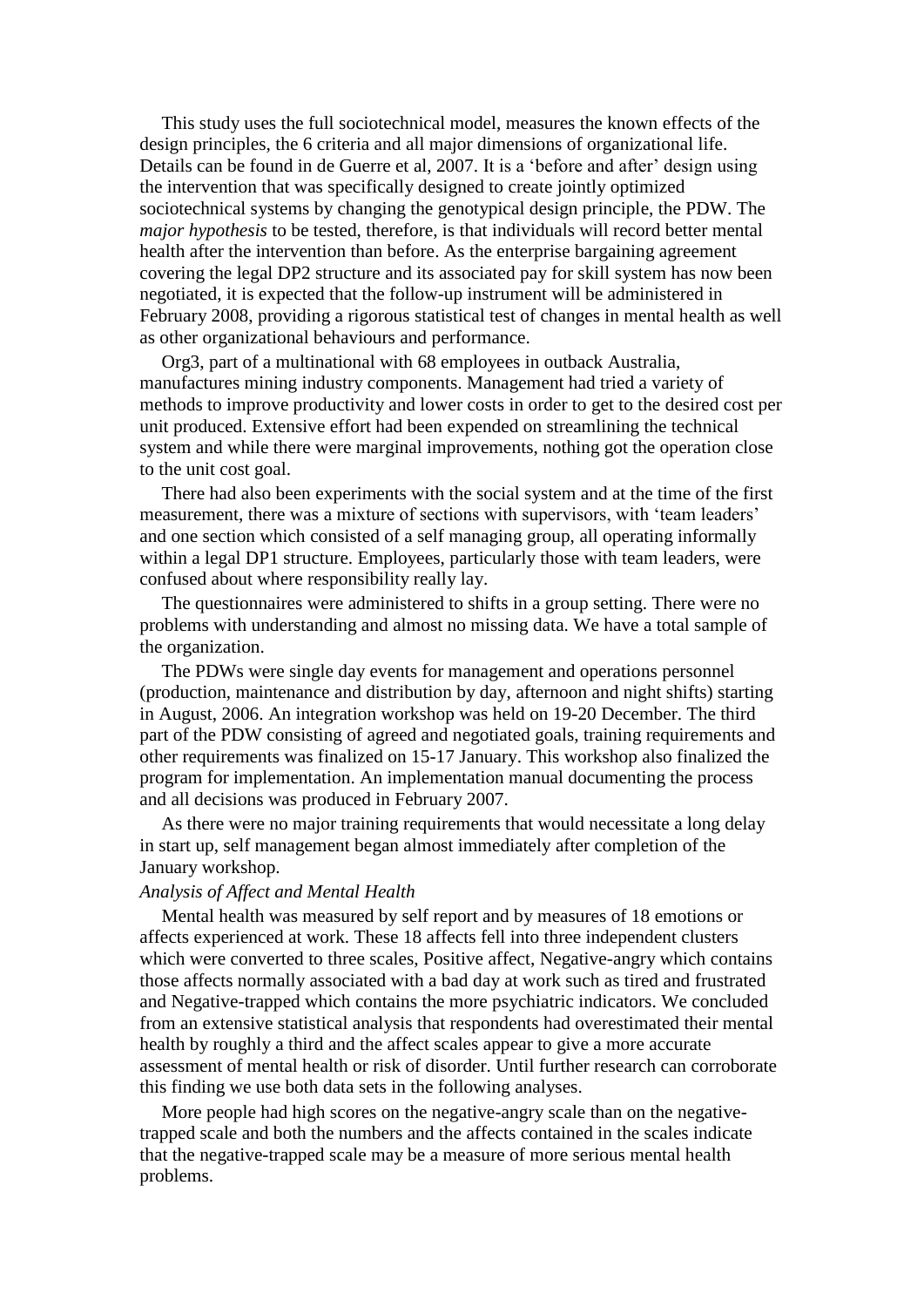Many organizational factors and only one personality factor and one demographic characteristic were found to directly contribute to these scales. This is not to deny their significance of personal factors for some people or the importance of other individual experiences but in the four organizations for which we have relevant data, the organizational variables have proven the most powerful. This is a reassuring message for managers that wish to change their organizations to prevent mental problems in their workforce and concomitantly improve their bottom lines. In particular we found that a productive workplace helps produce healthy people. This echoes the famous saying that 'the product of work is people'.

Comparing Org3 with estimates of mental illness in the population, we found that Org3 would appear to be in line with more general ratings of mental health in the population.

### *Systemic Overview of Determinants of Mental Health*

At the time of measurement, Org3 was 56.1% of the way towards a perfect DP1 structure, 64.8% of the way towards a perfect DP2 structure and 53.5% of the way towards a perfect Laissez-faire structure. Variable by variable analyses showed there were particular weaknesses in the intrinsic motivators (6 criteria) and in the factors leading to intellectual satisfaction. Mental demand in particular was low.

Relationships and trust were generally average, positively influenced on the one hand by management's openness in discussing how the business was going but suffering from frequent appraisals, the fairness of which was sometimes doubted. There was a reasonable level of tolerance for small mistakes but insufficient opportunities for learning on the job and low reward for innovation.

Figure 2 presents the overall pattern of results from the pre-intervention survey of Org 3. The sample size is 68 and the correlation matrix has been iterated 5 times. In figures 5a and b, only the arrows depict causal relationships. Please note that these graphs are not models, they are the actual patterns of links within the data. Figure 5a shows that DP2, not DP1, along with the 6 criteria (the intrinsic motivators), good relationships and trust, low dependency and people's bright ideas not being ignored, lead to most of the enabling conditions and then to the outcomes of mental health and low sick days, and lead directly to the outcomes of motivation, innovation and productivity. The breakout of the determining cluster in figure 5b shows that DP2, not DP1, is the primary cause of the intrinsic motivators from which the other factors flow.

Mental health and low sick days have two primary determinants, DP2 as above and also laissez-faire which was evident particularly at the top of the hierarchy (SES). Other data also indicated that the people at risk of mental illness showed a typical profile of 'lost potential' (Druss et al., 2000), a higher than average education and family background combined with current low status job or income, i.e. they could not live up to their original potential.

This causal path illustrates sociotechnical theory perfectly. DP2 which locates responsibility for coordination, control and goal attainment (accountability) with those doing the work equalizes relationships, improving their quality and reducing the probability of the destructive dynamics of dependency, fight/flight and pairing (Emery M, 1999). It increases the objective quality of working life as measured by the 6 criteria (intrinsic motivators) listed above and, therefore, motivation or engagement. DP2 is the bedrock on which the positive individual and organizational outcomes are anchored.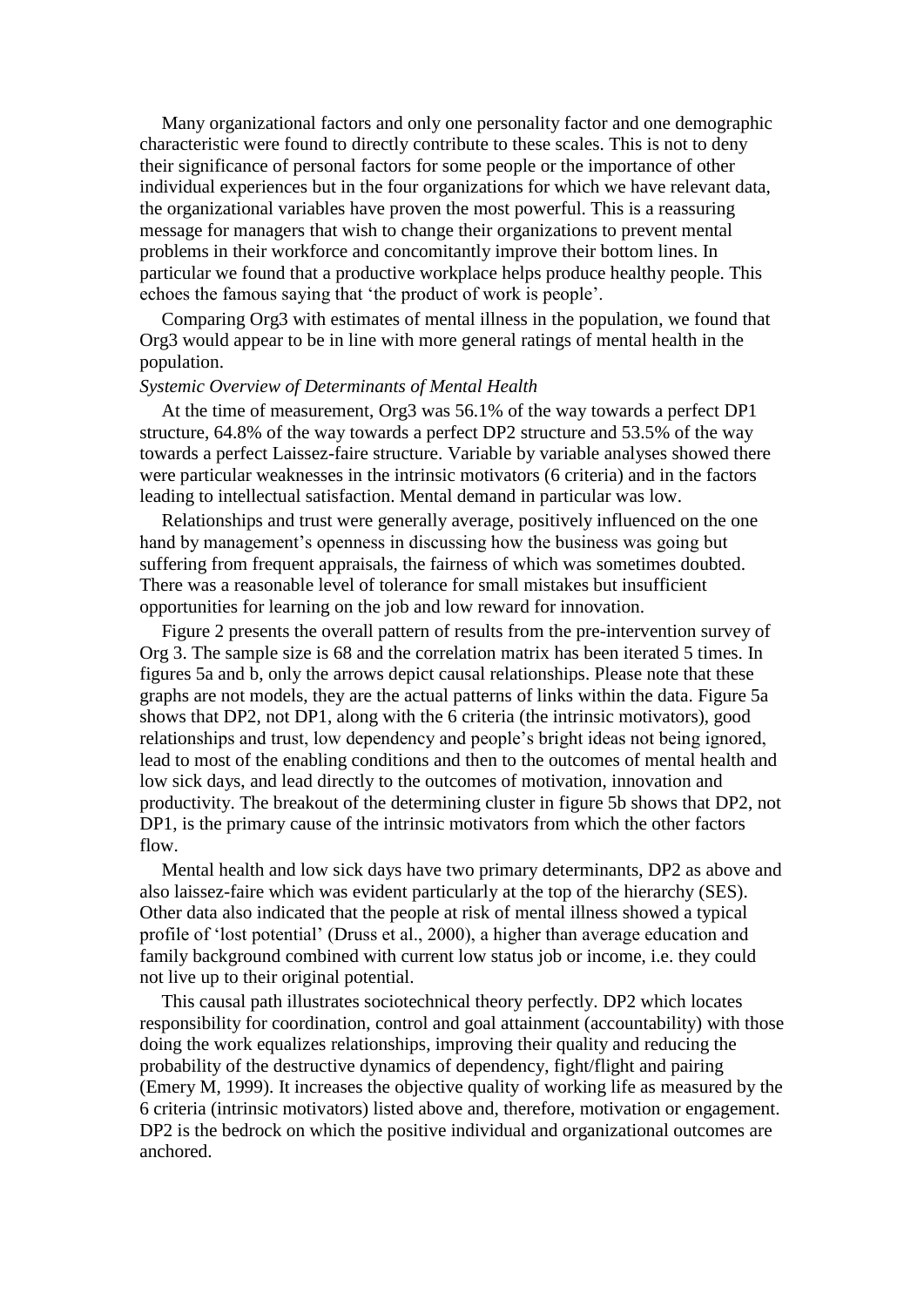As it is not possible for any of the mediating variables to create the design principles, this graph shows clearly that the design principles act directly on the mediating variables to create the enabling conditions for accountability, innovativeness, productivity and mental health.



There are also strong secondary links between the clusters on the right meaning that there are also causal relations between the conditions for innovation and innovation and between motivation and innovation and productivity etc

# **Figure 2a. Causal Path for Org3**

(from M5)



 $r = 0.24 \& p < 0.05$ ;  $r = 0.31 \& p < 0.01$ ;  $r = 0.39 \& p < 0.001$ ;

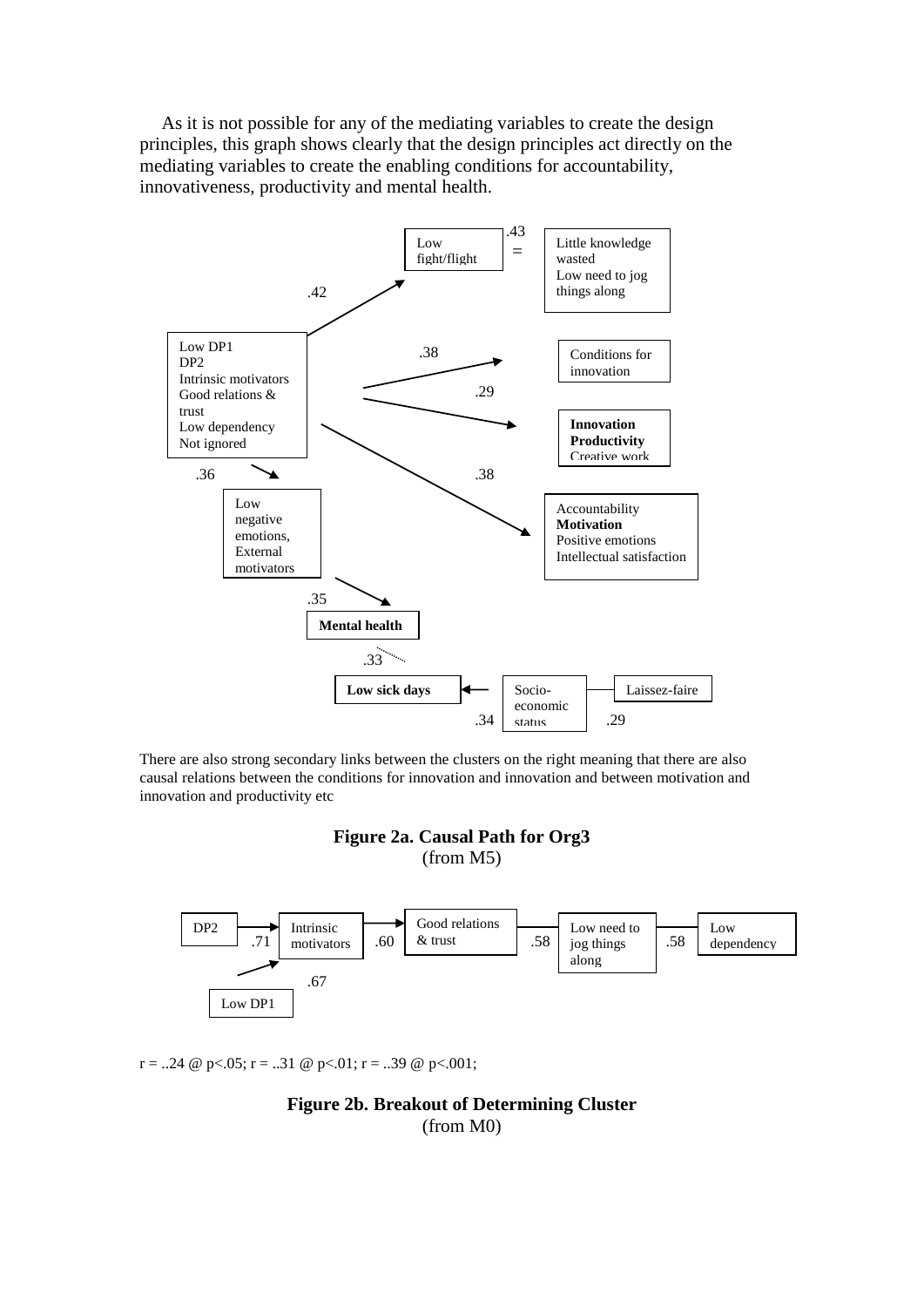A cascading series of stepwise regressions confirmed the pattern from the causal path analysis so that we may conclude that the sequence of factors for determining mental health runs from DP2 (not DP1) to enabling conditions to mental health. Changing one or more enabling conditions for improved productivity and mental health will not be sustained if the structure is still designed on DP1.

# *Business Results for First Year of DP2*

Productivity measures from 7 different machines on the assembly floor showed a range from 10% to 22% increase since July 2006. An aggregate of all machines showed an overall increase of 11.8%. There has been no change in quality measures which is not surprising as faults were already low relative to number of units produced. There has been no change in Total Recordable Injuries, 2 in 2006, 1 in first 6 months of 2007. Actual sick leave shows a 28% decrease in absenteeism. There has been an 81% increase in employee engagement. These engagement surveys are conducted by an external firm totally independent of the current research reported here.

#### *Conclusion*

All the statistical analyses and the business results show a clear sequence of

causality:

 $DP2 \longrightarrow$  enablers  $\longrightarrow$  personal health & org. performance

These results support the theory of sociotechnical systems and confirm previous findings from Trist & Bamforth (1951 and see introduction to the 1989 edition) onwards that the genotypical design principles have far reaching effects on all aspects of organizational life, health and performance.

The discovery of sociotechnical systems was recognized from the beginning as a major advance over previous conceptualizations of organization and its evolution into DP1, DP2 and laissez-faire structures has resulted in further huge advances in our understanding of how structures affect the people who live and work in them. The current study justifies the confidence of the pioneers as we come full circle and confirm the earliest observations that genotypical structure is a major causal factor in mental health.

#### **Destroying Myths**

This brief summary of the effects of the design principles destroys several myths that have grown from the results of the practice of STS particularly in North America (see chapter x herein). As this form of STS does not employ the design principles, it shows the same sort of unsustainable results as a whole range of other methods that manipulate only phenotypical factors. When the genotypical principles are changed, the results show the myths for what they are –myths.

*Myth 1. Improving Conditions for the People Risks Profits.* What this brief overview achieves by its continuous confirmation of results over time is complete destruction of the myth that improving the working conditions for the people is at the cost to business results. This myth arose from organizations that had improved the superficial conditions only to find no difference in the bottom line. No additional amount or beautification of facilities or surroundings can sustain increases in organizational performance simply because those changes do not motivate people to sustain them. A simple change in design principle achieves all his and more.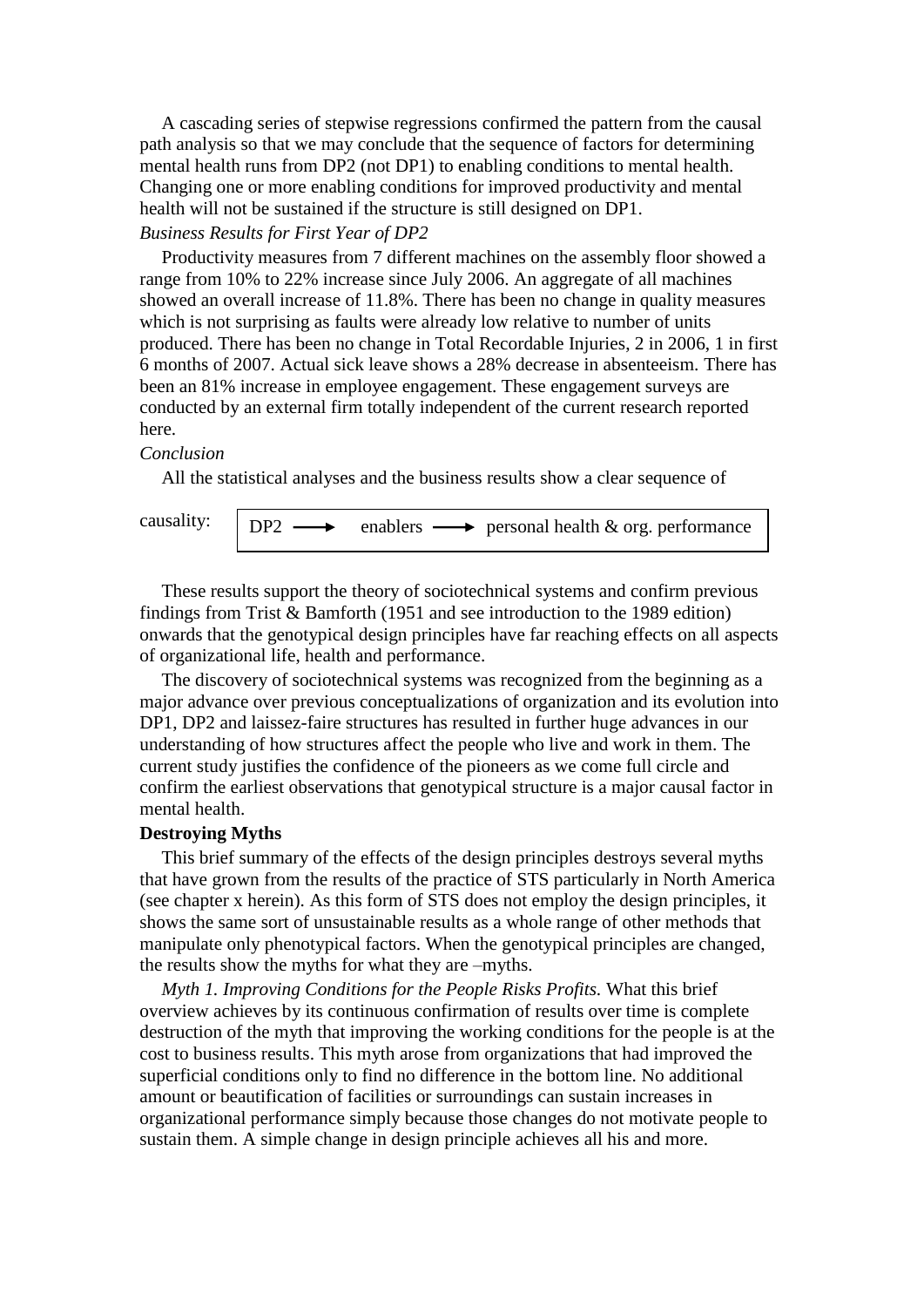*Myth 2. Improving One or Two Factors Can Change the Whole. The second myth* destroyed follows from the first. It is simply that you can not change one, or even a few peripheral or phenotypical factors such as communication skills or computerized feedback schemes to achieve sustainable systemic change. You either change the system or you don't.

*Myth 3. It's the People, Stupid.* The third myth is the most basic of all. It says that organizational problems arise from the people and, therefore, to solve organizational problems, you must fix up the people. A moment's thought shows that this belief hides an enormous paradox. It is in fact a product of the school of thought that claims to value people above all else. By elevating the individual to the exclusion of all else, this belief actually denigrates them. Valuing individuality as an a-contextual phenomenon inevitably isolates people as the problem because there is nothing else to blame. It is an excellent example of the damage done by closed systems thinking. But this myth goes beyond blaming the victim; it creates them.

#### **References**

Aughton, Peter, Baxter, Bob & Goodwin, Jacqueline. (1997). *The Participative Design Workshop at Southcorp Wines Pty Ltd*. Presentation at the Ecology of Work Conference, Dublin.

Aughton, P. & Butt, Phil. (2007, June). *Evolution or extinction: Organizational development for survival.* Presentation at the meeting of the Australian Human Resources Institute National Convention, Sydney, Australia.

Beer, S., (1972). *The brain of the firm.* London: Professional Library.

Bion, W. R. (1952). Group dynamics: A review. *International Journal of Psychoanalysis, 33*, 235-247.

Bion, W. R. (1961). *Experiences in groups*. London: Tavistock

Borger, Helen. (2002). Stress, cries and research debate. *Labour Review, 79*. Retrieved June 30, 2007, from

http://council.labor.net.au/labor\_review/79/updatre797.html

Byres, Wayne. (2005, May). *Regulator –the future*. Presentation to financial sector accountants association, Australian Prudential Regulation Authority.

CPD News. (2003). Mental illness: Managing factors in the workplace. *Labour Review, 111*, Retrieved June 30, 2007, from

http://council.labor.net.au/labor\_review/111/updatre1112.html

de Guerre D. (2000). The codetermination of cultural change over time. *Systemic Practice and Action Research. 13*(5), 645-663.

de Guerre, D. W., Emery, M., Aughton, P. & Trull, A. S. (2007). *Mental health in the workplace: Recent results from a joint Canadian and Australian study*. Presented at Academy of Management symposium on Socioecology: The legacy of Emery & Trist, Philadelphia, PA

Druss, B., Rosenheck, R., & Sledge, W.H. (2000). Health and disability costs of depressive illness in a major US corportation. *Am J Psychiatry*, *157*, 1274-1278.

Elumina. (2004). *Victorian workers compensation reform*. Retreived June 2, 2007, from [www.elumina.com.au/news/id.10](http://www.elumina.com.au/news/id.10%20on%202.7.2007) 

Emery, F. E. (1977). *Futures we are in*. Leiden: Martinus Nijhoff.

Emery, F. & Emery, M. (1976). *A Choice of Futures.* Martinus Nijhoff. Leiden.

Emery, F.E. & Thorsrud, E. (1976) *Democracy at work*. Leiden: Martinus Nijhoff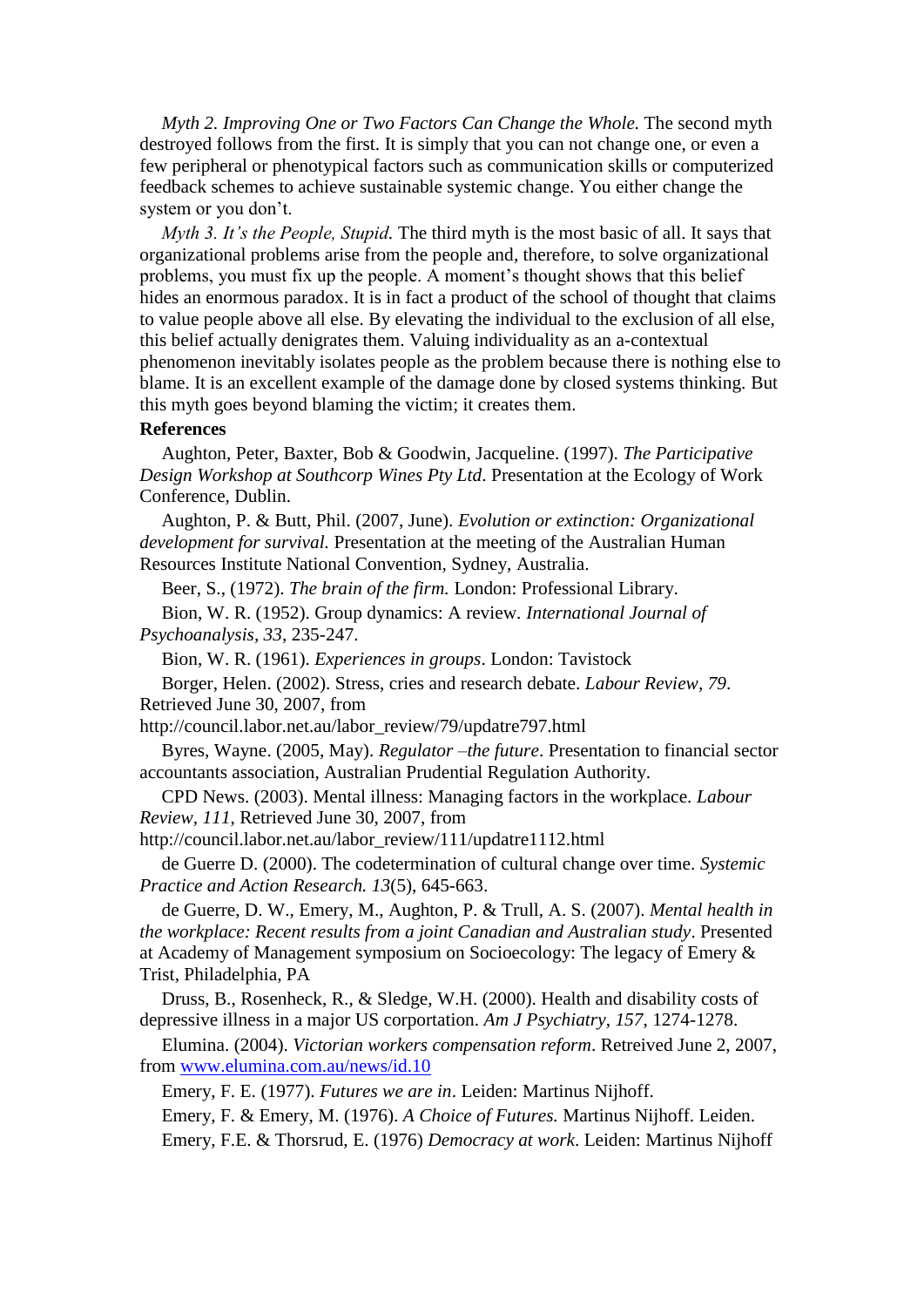Emery, M. & Aughton, P. (2006). *Organization health and innovation survey.* Melbourne: Amerin

Gorrie, Ian. (1975). Department of Overseas Trade error rates. In Gunzburg, Doran. Guts and Guidelines.

laMontagne, T. (2007b, April 9). The tragic death of Sally Sandic. *Herald Sun* Retrieved June 20, 2007, from

http://www.news.com.au/heraldsun/story/0,21985,21522835-5000117,00.html

Lippitt, R., & White, R. K. (1943). The "social climate" of children's groups. In R. G. Barker, J. S. Kounin, & H. F. Wright (Eds.), *Child behavior and development* (pp. 485–508). Norwood, NJ: Ablex.

Lundgaard, W. (2007, April). Book review: Engagement is not enough: you need passionate employees to achieve your dreams. *HR Monthly Magazine.*

Masanauskas, J. (2007, April 4). Family blames burnout. *Herald Sun*, Melbourne, p.3.

Minister for Workcover. (2004). *New era of workplace health and safety for Victoria*. Retrieved June 2, 2007, from

www.legislation.vic.gov.au/domino/Web\_Notes/newmedia.nsf/

Payne, Marise. (2000) Mental health and the workplace. *National Forum.*  Retrieved June 30, 2007, from [www.iparliament.com.au/speech.asp?id=114](http://www.iparliament.com.au/speech.asp?id=114)

Purser, R. E., & Cabana, S. (1998). *The self managing organization: How leading companies are transforming the work of teams for real impact.* New York: Free Press.

pwclegal.com. (2007). Workplace surveillance, managing ill and injured workers and preventing bullying-significant issues for employers in 2007. Retrieved July 2, 2007, from [www.pwclegal.com.au/legal](http://www.pwclegal.com.au/legal)

Roberts, Peter, 1995, No boss please, we manage without, *The Australian Financial Review*, 11 September.

Thatcher, R W & John E R (1977) *Foundations of Cognitive Processes.* Lawrence Erlbaum Associates.

Tomkins, S.S. (1962). *Affect imagery consciousness, Vol. I.* New York: Springer.

Trist, E. L., & Bamforth, K. W. (1951). The stress of isolated dependence. Extracted from the original. In Trist E.L., & Murray, H. (Eds). (1993). *The social engagement of social science: A Tavistock anthology. Vol. 2.* Philadelphia: University of Pennsylvania Press, *p. 64-83.*

Tuckman, B. W. (1965). Developmental sequence in small groups. *Psychological Bulletin, 63,* 384–99.

WHO. (1996). Ad Hoc Committee on Health Research Relating to Future Intervention Options. *Investing in Health Research and Development*. Geneva: World Health Organization.

WHO. (2008). Depression. Retrieved February 14, 2008, from [http://www.who.int/mental\\_health/management/depression/definition/en/](http://www.who.int/mental_health/management/depression/definition/en/)

Workcover Queensland. (2003). Psychiatric and psychological injuries. *Workcover Queensland.*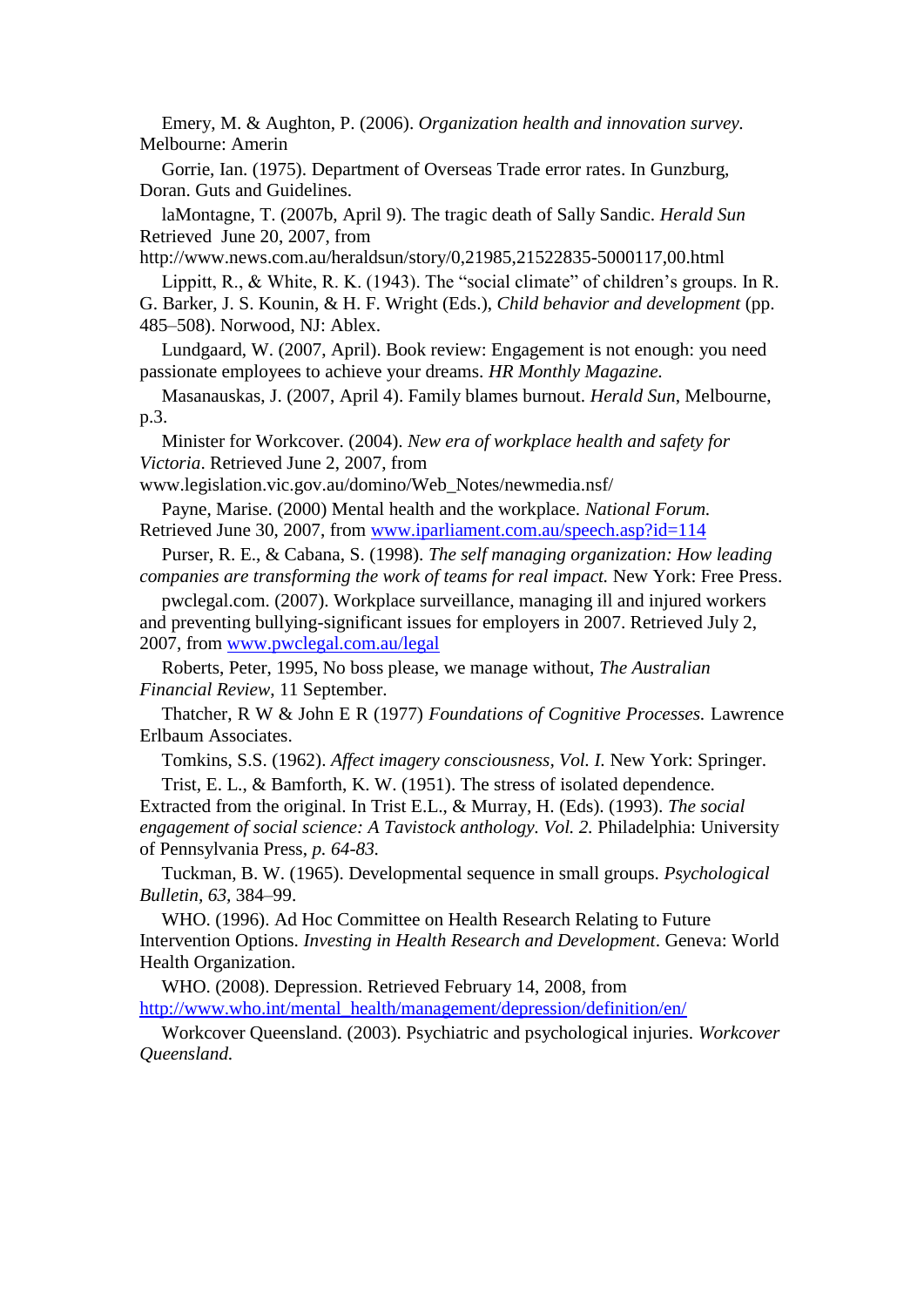| <b>Table 1. Communication Channels and Task Mediated Relations</b>     |           |                |  |
|------------------------------------------------------------------------|-----------|----------------|--|
| Steps removed from policy maker                                        | No in DP1 | $No.$ in $DP2$ |  |
| 1 step                                                                 |           |                |  |
| 2 steps                                                                | 15        |                |  |
| 3 steps                                                                |           |                |  |
| Total of communication channels                                        | 28        |                |  |
| Task mediated relations between peers, maximum. This is calculated for | $\theta$  | 136            |  |
| within groups. We could add 1 under DP2 for between peer groups.       |           |                |  |
| Paper generating function*                                             | 59        |                |  |

\* These diagrams and table are adapted from Emery & Emery (1976, p166-171) where we stated that this was an estimate of the paper generating function based on previous experience that it increased by the square of the distance from the bottom level. We multiplied number of steps by steps removed from the top.

| Table 2. Error Amplification and Attenuation by Design Principle |                             |  |
|------------------------------------------------------------------|-----------------------------|--|
| DP1, error amplification                                         | DP2, error attenuation      |  |
| $T = (1 - F)^n$                                                  | $T = (1 - F^n)$             |  |
| $T = (1.0-0.2)^5 = .33$                                          | $T = (1.0-(0.2)^5) = .9997$ |  |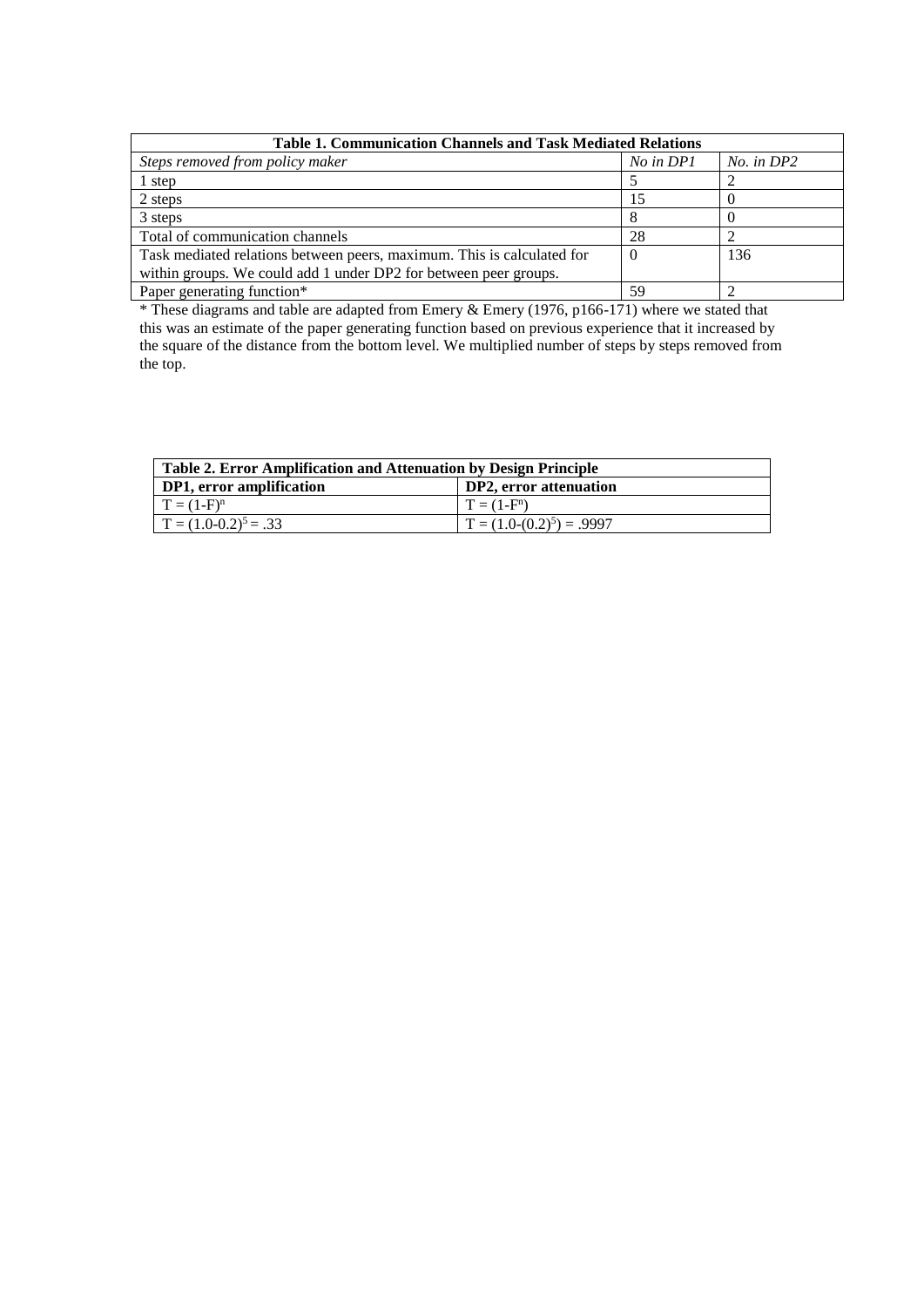

**Figure 1. Structures of a Small Organization under the Two Genotypical Design Principles.**